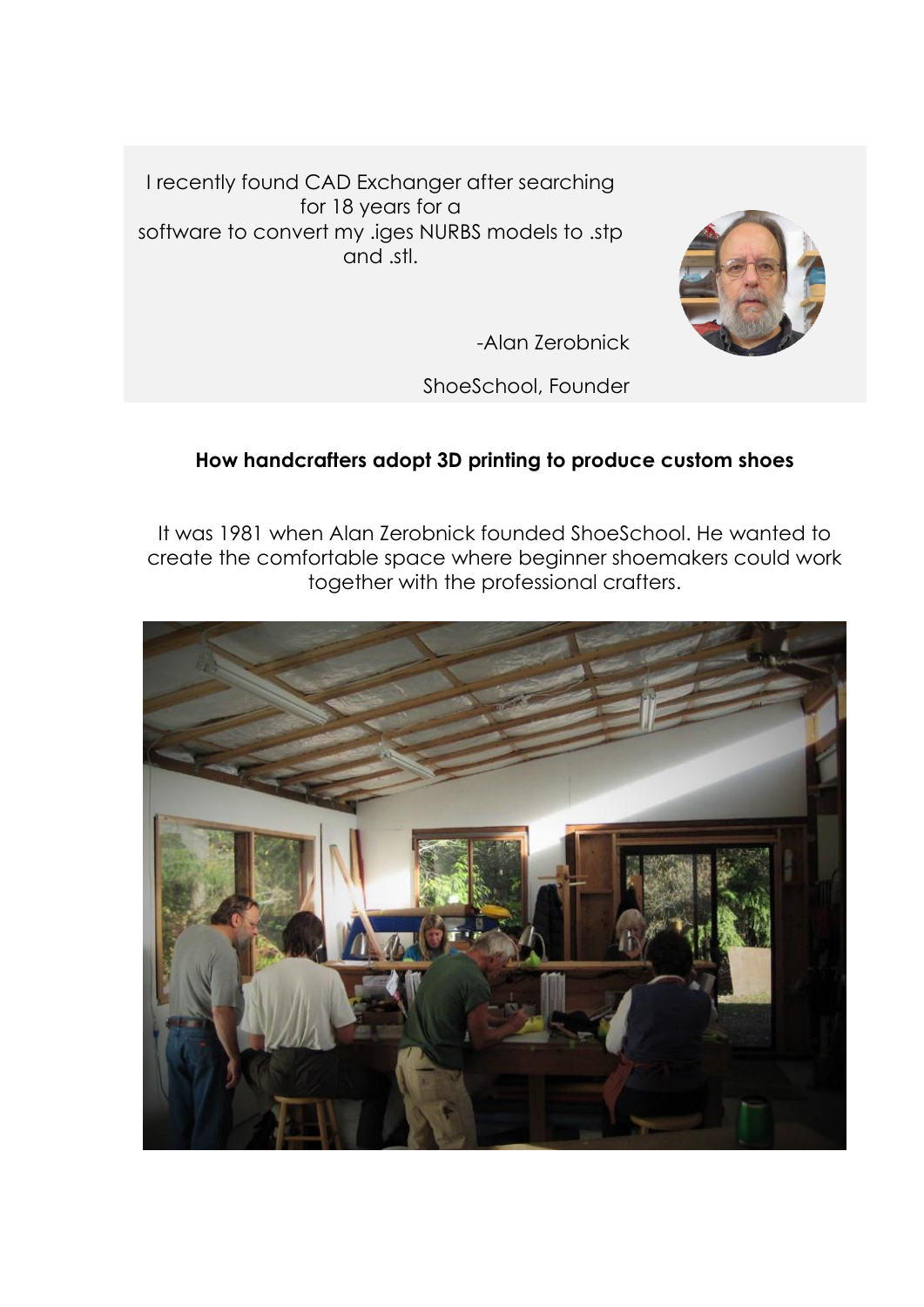The whole shoe crafting process takes up to 5 days during which students complete several workshops. They produce shoes from scratch, nothing is pre-assembled. Together with Alan they think of the future footwear (anything from sandals to formal shoes) and identify the required materials, techniques and sketching the draft. It worth mentioning that there is no DIY kits, only raw materials, your own hands and the step-bystep guidance by Alan.



The most important thing in the custom shoe crafting is appropriate choice of the shoe last. Shoe last is a solid model of the foot and it is used for molding the materials later on. The correct size of the shoe last will determine the comfort level of the output footwear. That's why it is important to adjust the shoe last so that it exactly matches the foot. In this purposes Alan created his own software in the early 90s.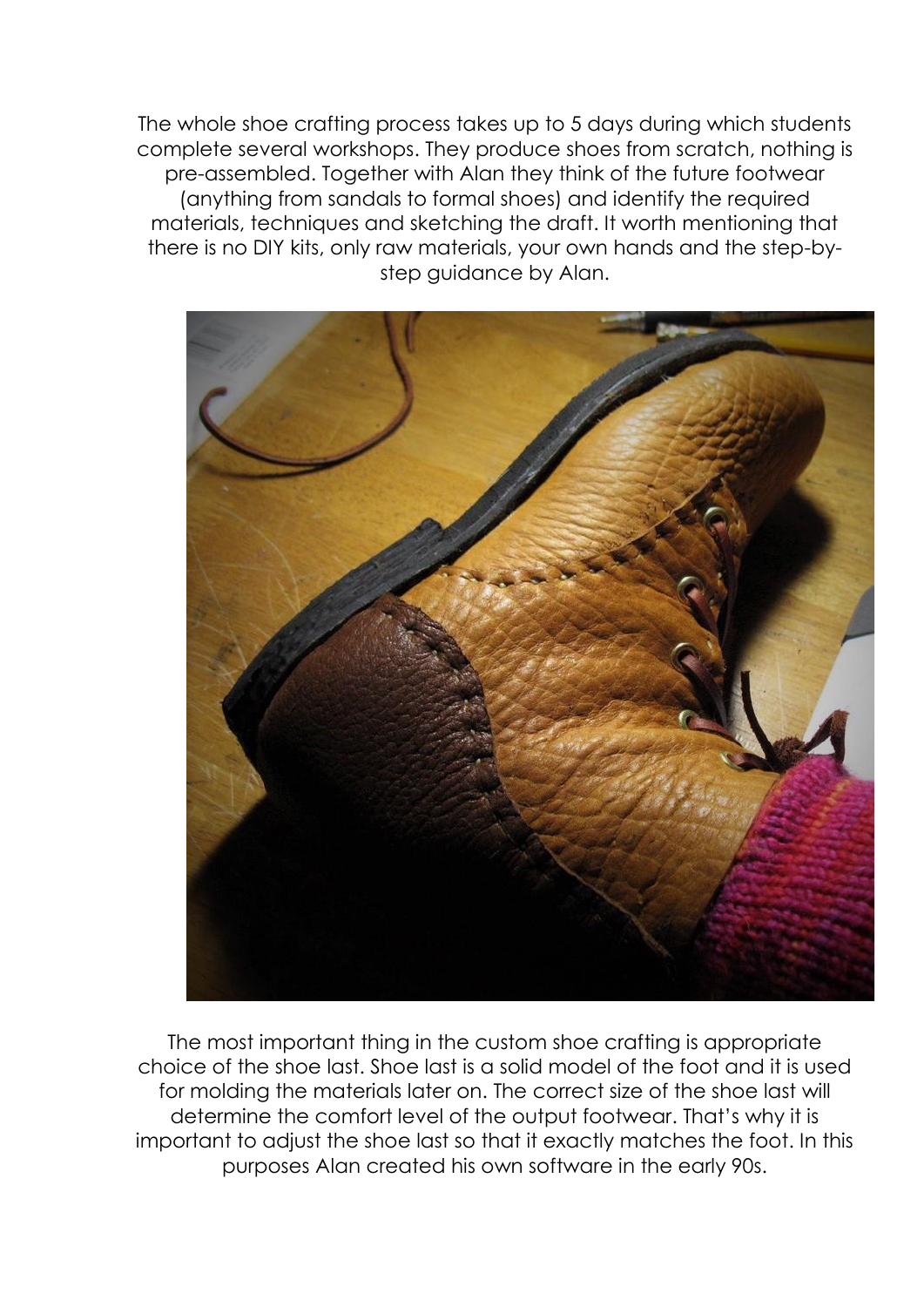

As Alan refers to himself he is "a retired 70 year old shoemaker with the passion to the technology". His desire is to apply modern innovations to the ancient craft that has not been changing for hundreds years. The software allowed to bring digital models of the shoe lasts to life by using lathe and milling machines. This means that people were forced to manually post-process the shoe last which is quite resource-intensive.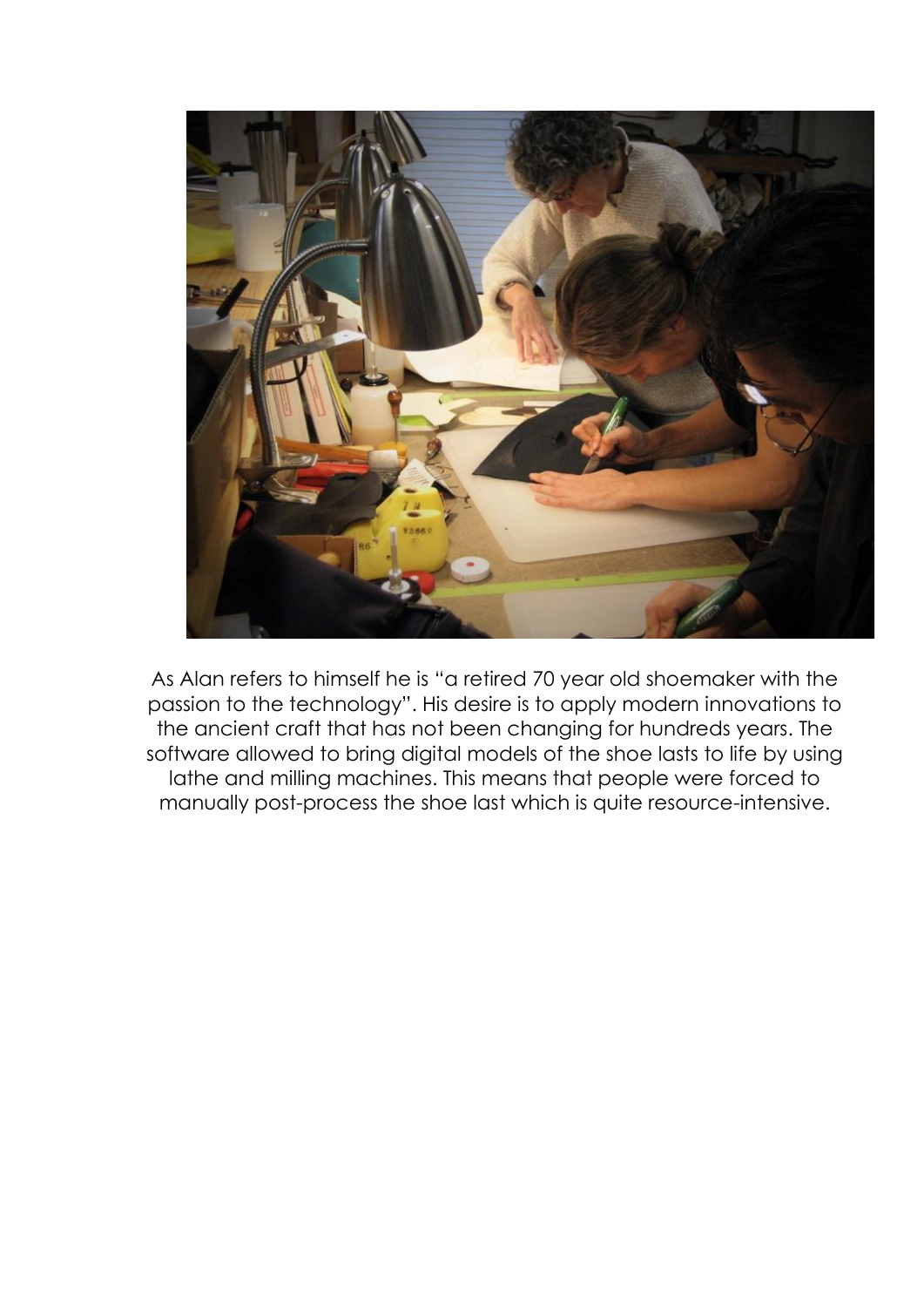

The massive spread of additive manufacturing and 3D printing technology revealed the next logical step – to print shoe lasts and thus shorten and simplify the production cycle. Sounds good. But there was a significant pitfall. The software Alan developed produced the IGES files, which used NURBS (Non-Uniform Rational B-Spline) surfaces. This format is not suitable for 3D printing. It is pretty common situation in the additive manufacturing industry. Modern 3D printers are able to process simple polygonal data such as STL and sometimes OBJ, VRML, Collada and other polygonal mesh formats. In the case your CAD system fails to export such formats you will not be able to manufacture the model immediately. The conversion to the STL, OBJ or other polygonal format is needed.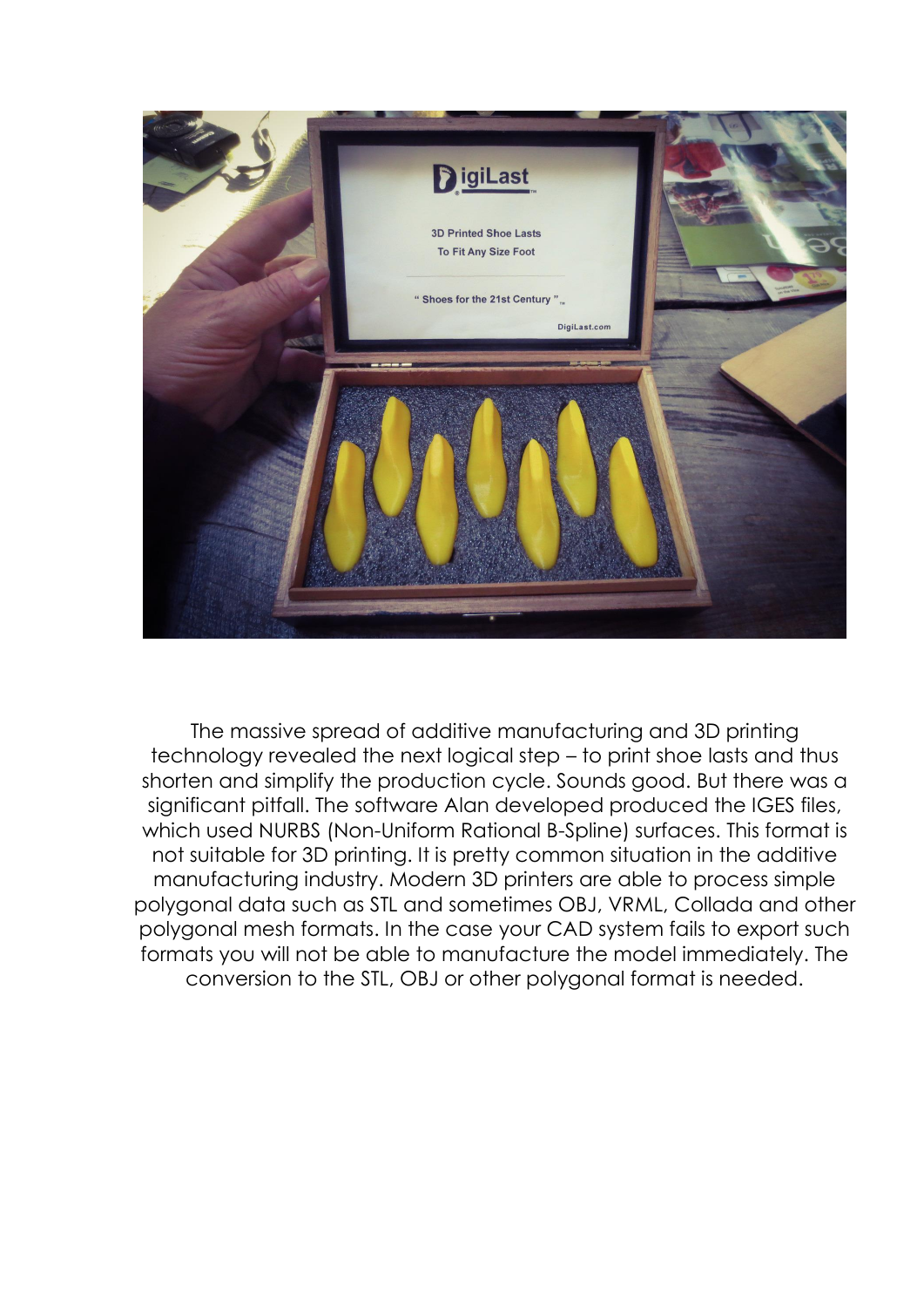

CAD Exchanger successfully addresses those challenges with the help of the algorithms that process the IGES NURBS surfaces and heals the damaged edges and surfaces. It also validates the outcome to ensure its 3D printability. 'It has been a journey of 18 years to find a conversion solution for my .iges files to .stl.' –Alan claims. CAD Exchanger allowed to perform IGES to STL conversions and thus it's now easy to design, produce and print the shoe last.